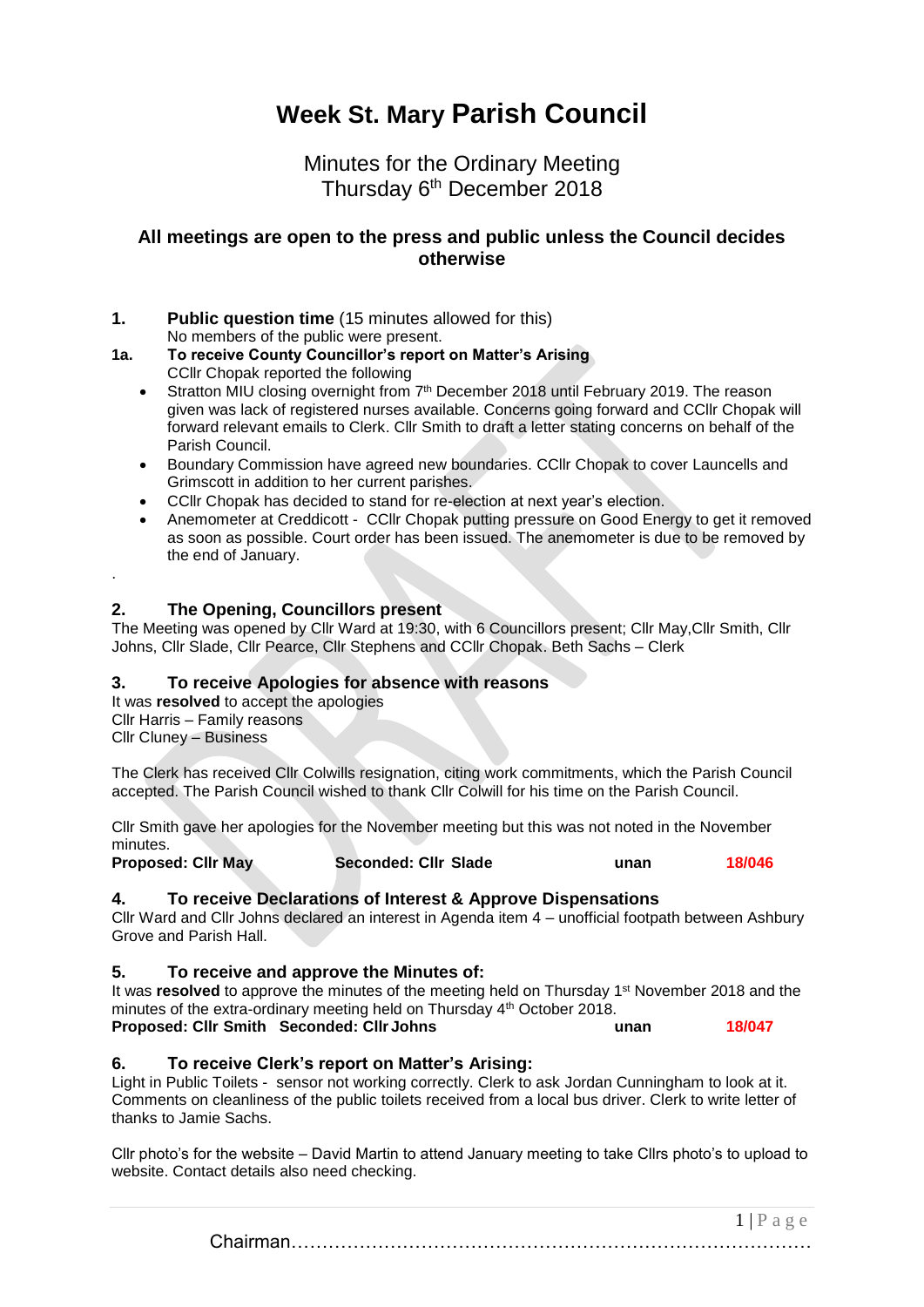## **7. Planning**

Any late applications received will be discussed under this section **7a. Applications** None

#### **For information only (no consultation request)**

**PA18/09775 | Prior notification for change of use of agricultural building to dwellinghouse and associated operation development** | Week Orchard Marhamchurch Bude Cornwall EX23 0HT

#### **PA18/03111/PREAPP | Pre application advice for conversion of redundant poultry house into 3 single storey dwellings** |Greenamore Park Week St Mary Holsworthy Cornwall EX22 6XG

#### **7b. Decisions**

**PA18/08314** | Erection of a commercial building for B2 and B8 use | Week Orchard, Gwel Teg Road From Sharlands Road To Waxhill Marhamchurch Bude EX23 0HT. **APPROVED**

**PA18/09938** | Notification of proposed works to trees in a Conservation Area. Removal of four Leylandii from area of hardwood trees to the rear of our property edge | Box Tree House Lower Square Week St Mary Cornwall EX22 6UZ. **DECIDED NOT TO MAKE TPO**

**PA18/10217** | Various works to trees within a Conservation Area - Reduce crown height by 2 metres of a Sycamore , Ashleaf Maple , Hawthorn and Cherry and fell Eucalyptus, Goat Willow, Juniper, Cedar Tree and Cedar Hedge | Hartham Lodge Week St Mary Holsworthy Cornwall EX22 6XJ. **DECIDED NOT TO MAKE TPO**

#### **8. Portfolio Reports:**

#### **Public Transport –** Nothing to report

**Community Policing –** Cllr Pearce reported that police are struggling 'on the ground' due to staffing shortage. CCllr Chopak mentioned a recent incident in the village where a member of the public wasted valuable police time by ringing 999 unnecessarily.

**Playground** –. Nothing to report

**Highways**, **Footpaths & Greens** – Electric cable in the playing field yet to be buried and it was considered a trip hazard. Cllr Ward to look at it and consider best course of action. Village Christmas Tree light up on Saturday 1<sup>st</sup> December was a success.

**Adult Social Care –** Nothing to report

**BAN –** Nothing to report

**Neighbourhood Plan –** Nothing to report

#### **9. Correspondence**

#### CALC Newsletter

Poppy Appeal Thanks. Clerk to add invoice to this months payments. Local Maintenance Partnership 2019-20 Estimated Grant

#### **10. Agenda Items**

- 1. To **discuss** and **resolve** on Community Benefit and applications received. No new applications.
- 2. To **discuss** budget and resolve to **precept**.

After discussion it was resolved to keep the precept for 2019-20 the same as the previous year.

**Proposed: Cllr Slade Seconded: Cllr Pearce unan 18/048**

3. To **discuss** Footpath on lower green. Nothing to discuss 4. To **discuss** the unofficial footpath between Ashbury Grove/Parish Hall. \* Cllr Ward and Cllr Johns left the room. Cllr Smith reported a near miss accident with a small child in the Parish Hall car park. In the interim, Clerk to write to Parish Hall committee with concerns and suggest they apply for a community grant for an outside light to improve safety.

**Proposed: Cllr Stephens Seconded: Cllr Stephens unam 18/049** \*Cllr Ward and Cllr Johns rejoined the meeting

5. To **discuss** noticeboard refurbishment. Cllr Ward to get a quote for refurbishment.